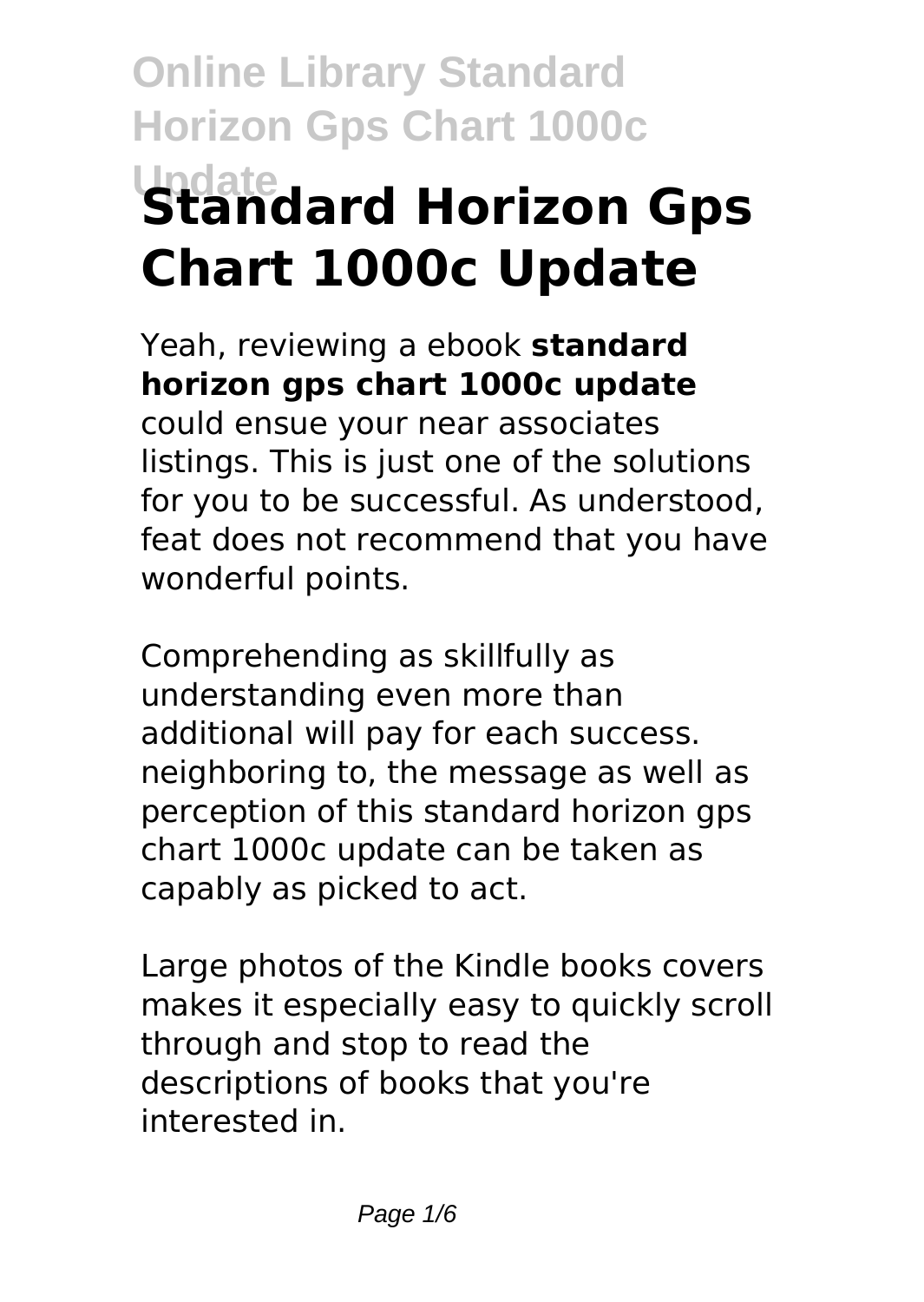**Update Standard Horizon Gps Chart 1000c**

Subaru's EJ251 and EJ252 were 2.5-litre horizontally-opposed (or 'boxer') fourcylinder petrol engines. For Australia, the EJ251 engine was first introduced in the Subaru BE/BH Liberty in 1998 and subsequently offered in the BH Outback, GD/GG Impreza RS and Subaru SG Forester. For the Subaru BL/BP Liberty and BP Outback, the EJ251 was replaced by the EJ252 engine.

### **EJ251 and EJ252 Subaru Engines australiancar.reviews**

Get the latest world currency exchange rates. Free up-to-the minute currency conversion, charts and more.

### **Most Accurate Exchange Rates**

The FA20D engine had an aluminium alloy cylinder head with chain-driven double overhead camshafts. The four valves per cylinder – two intake and two exhaust – were actuated by roller rocker arms which had built-in needle bearings that reduced the friction that occurred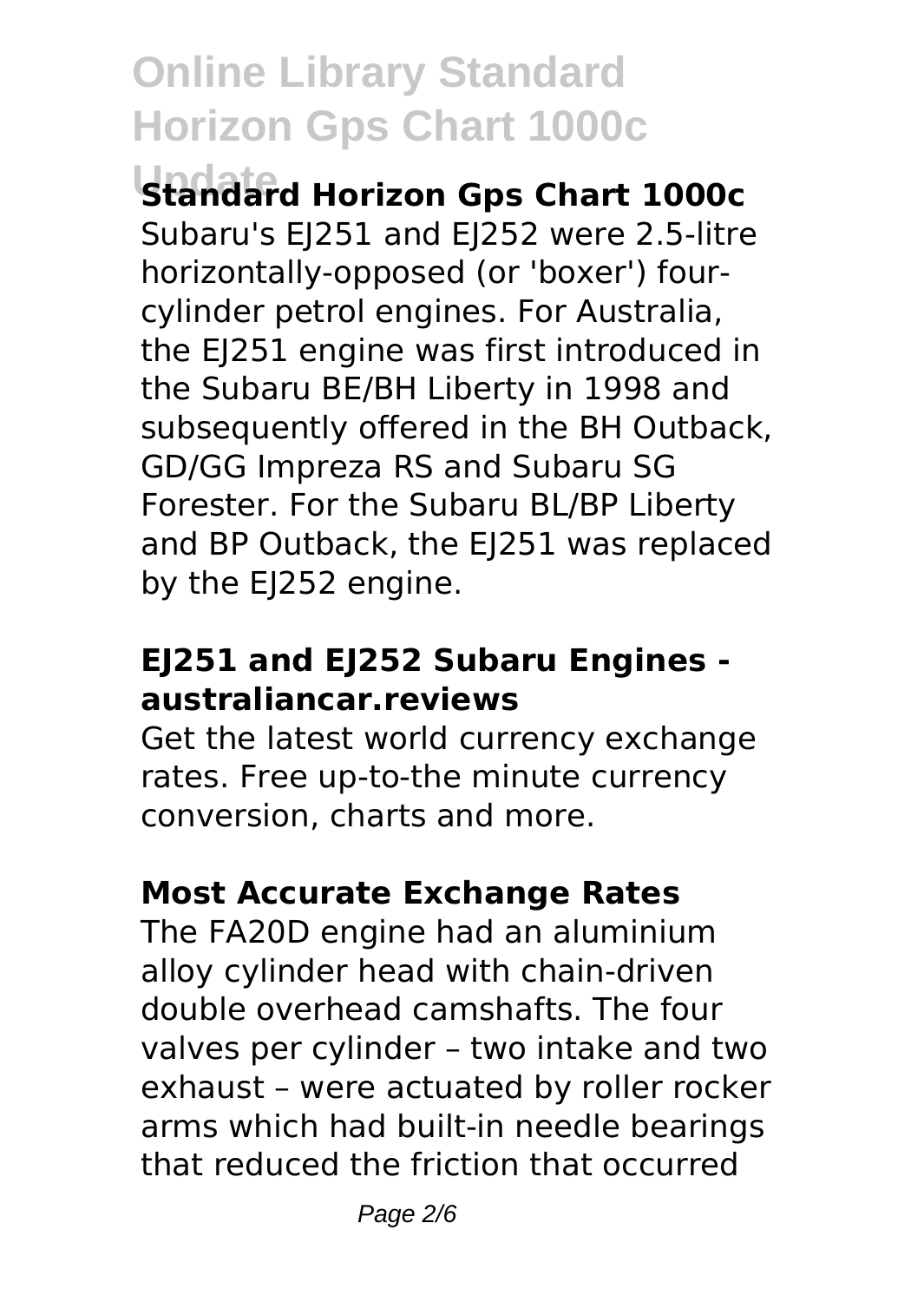**Update** between the camshafts and the roller rocker arms (which actuated the valves).

### **Subaru FA20D Engine australiancar.reviews**

Three multi-investigator groups that operate principally in the TB/HIV space: The South African TB Vaccine Initiative (SATVI), which includes Mark Hatherill (Director), Tom Scriba (Deputy Director) and Elisa Nemes; The Wellcome Centre for Infectious Diseases Research in Africa (CIDRI-Africa) which includes Robert Wilkinson (Director), Graeme Meintjes, Catherine Riou and Anna Coussens

### **Member Groups - Institute Of Infectious Disease and Molecular Medicine**

IDM Members' meetings for 2022 will be held from 12h45 to 14h30.A zoom link or venue to be sent out before the time.. Wednesday 16 February; Wednesday 11 May; Wednesday 10 August; Wednesday 09 November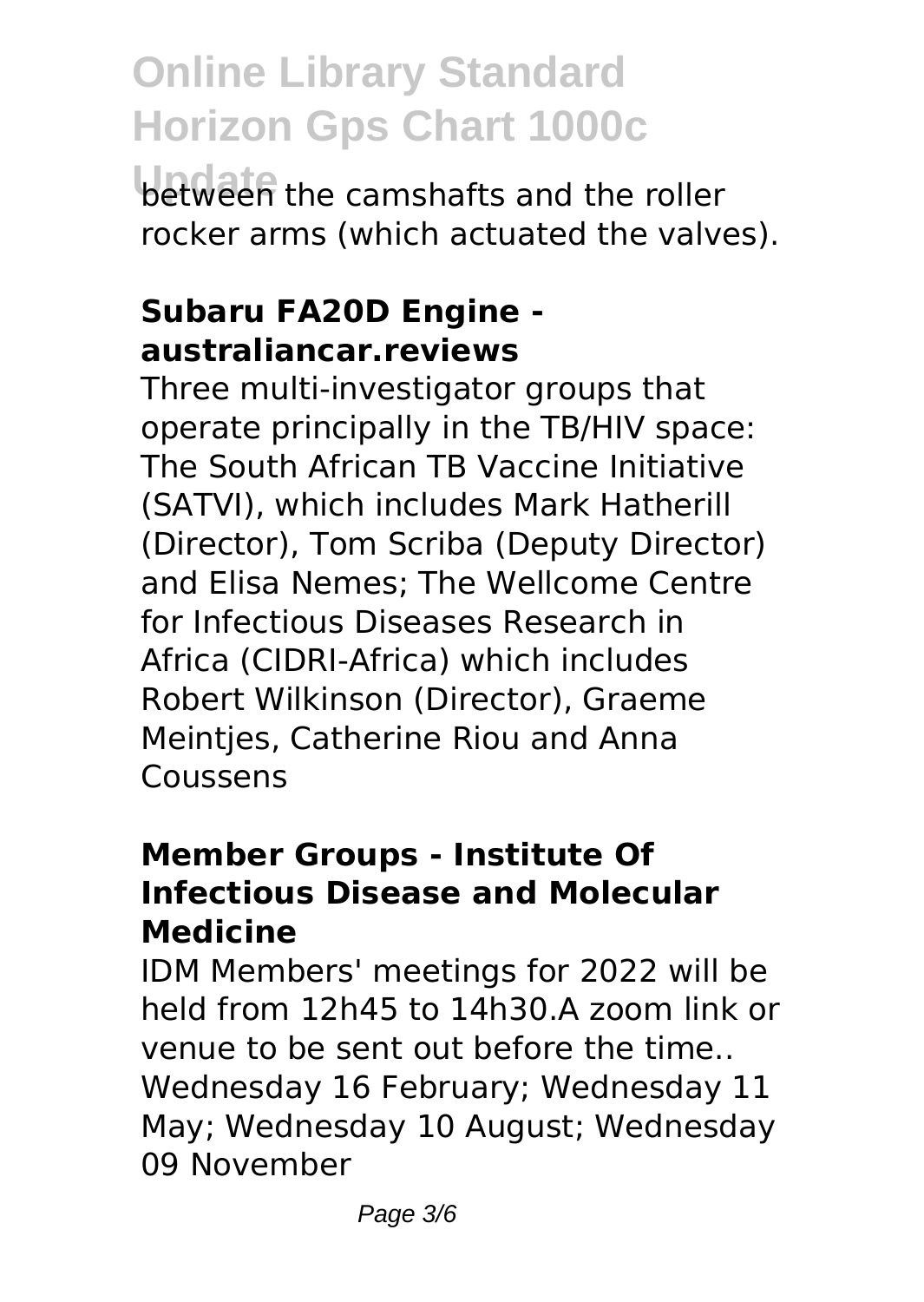### **IDM Members Meeting Dates 2022 | Institute Of Infectious Disease and**

**...** <u>compromational Association Activities and Activities and Activities and Activities and Activities and Activities and Activities and Activities and Activities and Activities and Activities and Activities and Activities and</u> 法人様専用通販サイトです。テレビ・エアコン・冷蔵庫・洗濯機等の家電製 <u>comercial control comercial control comercial control comercial control comercial control comercial control co</u> nnnnnn

### **MANDONAMANAMANTEOCUS インターネットショップ KADEN** <u>กกกกกกกกก</u>านลงความวิชีพลังหากกกกกกกกกก <u>noonoonoonoonoitaanoonoonoonoon</u> ...

**ANAMA - TechTarget** concomportance the control of the control of the form of the control of the control of the control of the cont 31 NOONADOODOOOOOOOOOOOOOOOOOO 本文、イラストは随時訂正し、書き換えます。著作権は風船に帰属し、商業 <u>nnnnnnnnnnnnnnnnnnnnnnnnn9/1</u>n の ...

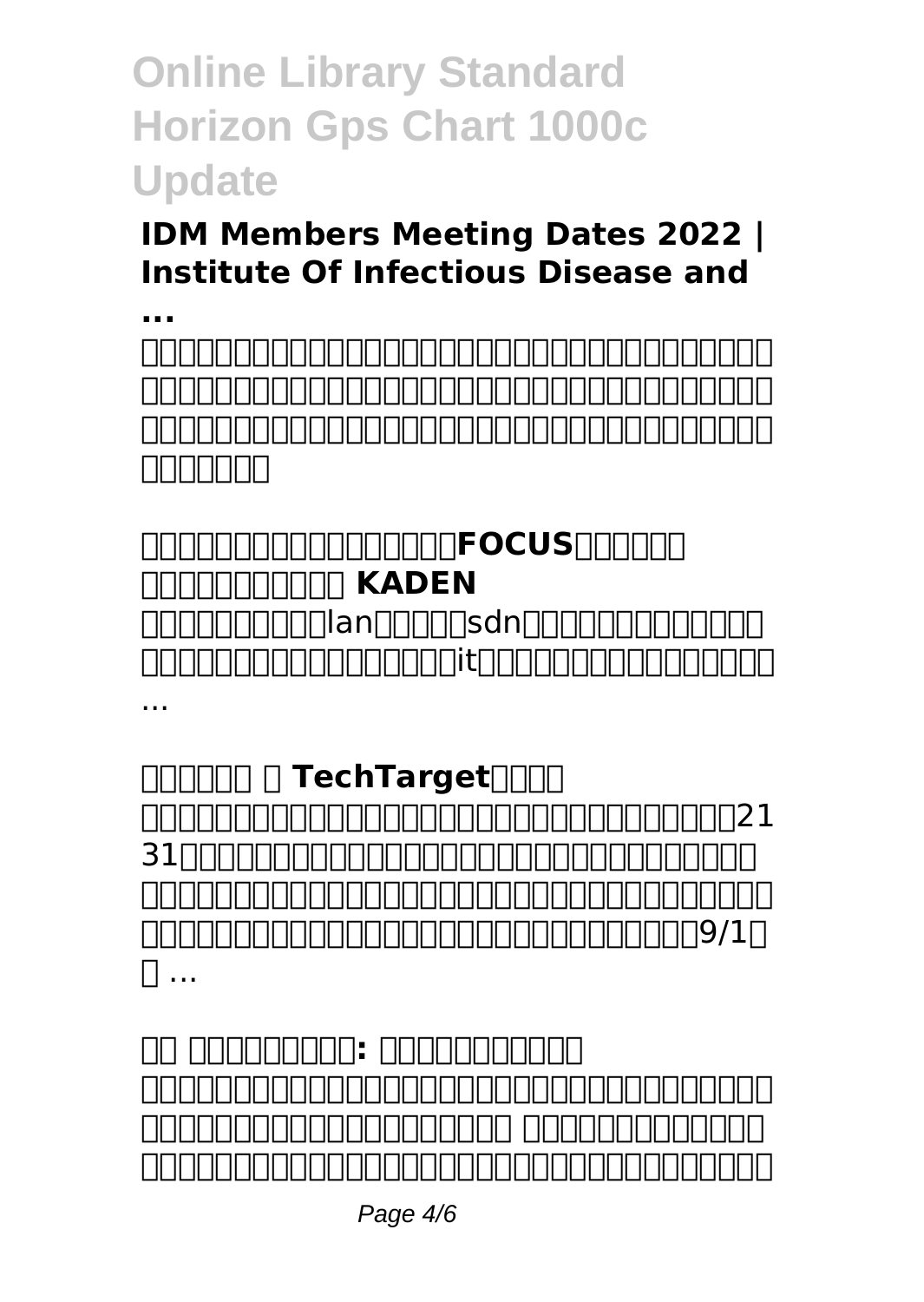Update 252-5775  $\Box \Box \Box \Box \Box$ 

**四条烏丸で会食・記念日・デート・お顔合わせ・お食い初め・お祝いなら【 日本料理(和食)・しゃぶしゃぶ 瓢斗 四条烏丸店】** conductorum atmentum controlum controlum atme controlational and the controlation of the two states of the control of the control of the control of the control of the control of the control of the control of the control of the control of the control of the control of tmn2400365000000000000000000atm0000 そういい カロロロロロロロロ

**NO | COOATMONDOOD** インターブランドジャパンによるブランド戦略に関する記事、事例、ブラン ド戦略セミナーのご案内です。

**インターブランドジャパン** ティー.ティーコーポレーションの採用情報ページです。「営業力は、最強 のチカラ。」をコンセプトに採用に関する社員インタビューやティー.ティ ーコーポレーションでの働き方、会社に関する情報を掲載しています。是非 **コロロロロロロ** 

**ティー.ティーコーポレーション採用サイト**  $\cap$ הרוחה מסורות החברות  $\circ$ הרוחה מסורות החברות ה UNNNNNNNNNNNNNstagramNNNNNNNNNNND1NN OOOInstagram000000000000000000 ♀ ♡ 000025 話をどうぞ♡※地雷女とは足を踏み入れたら危険な女性を表す言葉です。